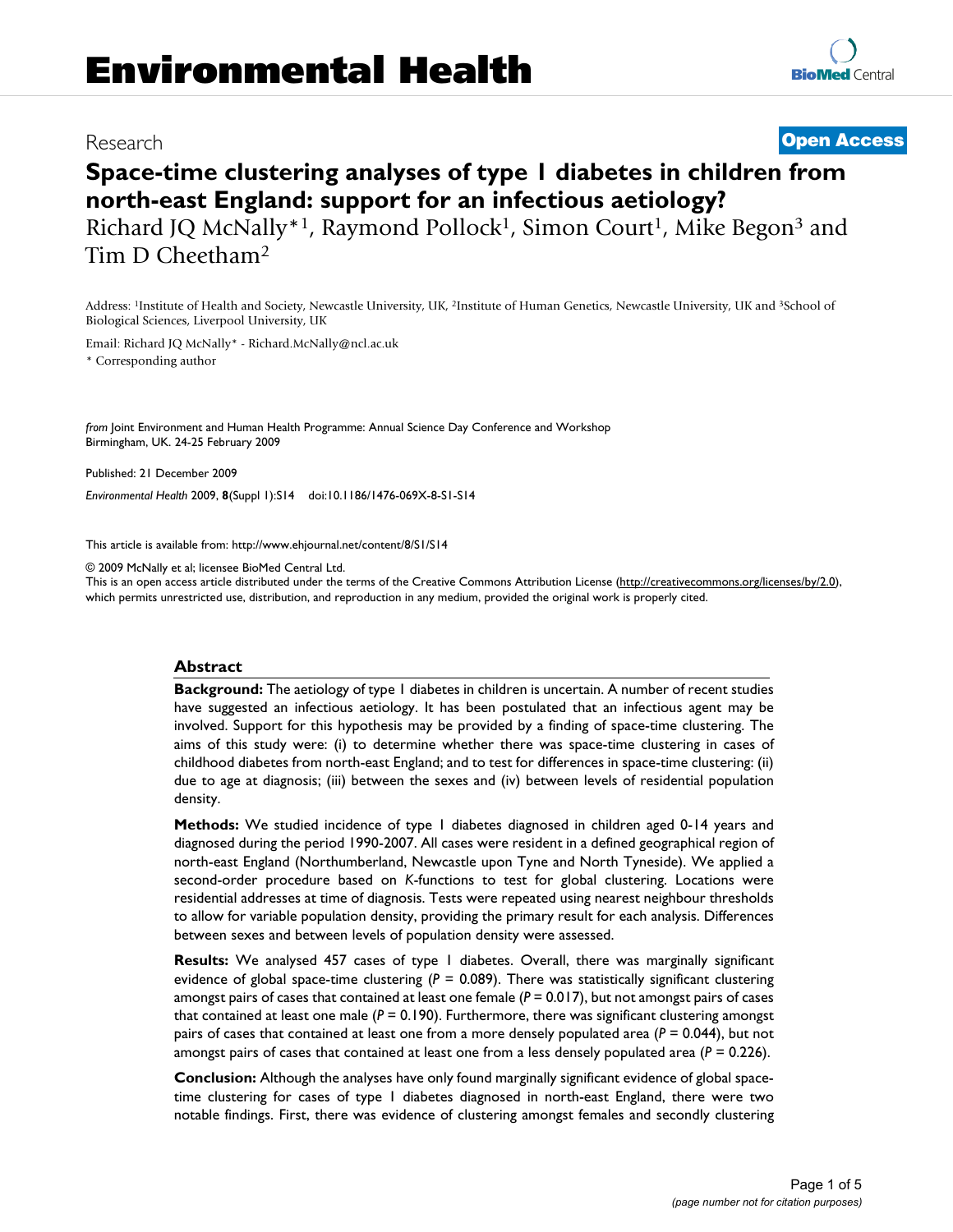was confined to cases from more densely populated areas. These findings are consistent with a possible aetiological involvement of an infectious agent.

#### **Introduction**

The aetiology of type 1 diabetes is uncertain, although a number of studies have suggested a role for infections and immunological responses. Higher incidence has been associated with better hygiene and later exposure to infections[1-3]. Viruses that have been postulated include enterovirsues, rotavirus, mupms, cytomegalovirus and rubella[4]. Recent studies have also suggested that Ljungan virus (a picornavirus) may be involved in the causation of type 1 diabetes in rodents [5,6]. It is possible that it may act similarly in human populations [7].

Space-time clustering is observed when excess numbers of cases are observed within small geographical locations for limited periods of time, and these excesses cannot be explained in terms of general excesses in those locations or at those times [8]. A finding of space-time clustering is consistent with the role of an environmental factor in aetiology, such as an infection.

A previous study, from Yorkshire, UK, has found evidence of space-time clustering in 10-14 and 15-19-year olds [9]. However, it is not clear whether space-time clustering is restricted to that geographical region, or whether such patterning is present elsewhere. To address this question, we have analysed space-time clustering in children (aged 0- 14 years) who were diagnosed with type 1 diabetes in a geographically-defined region of north-east England.

The aims of the present study were: (i) to determine whether there was space-time clustering in cases of childhood diabetes from north-east England; and to test for differences in space-time clustering: (ii) due to age at diagnosis; (iii) between the sexes; and (iv) between levels of residential population density.

#### **Methods**

The study analysed children (aged 0-14 years) who were diagnosed with type 1 diabetes during the period 1st January 1990 - 31st December 2007 and resident in a geographically defined region of north-east England (Northumberland, Newcastle upon Tyne and North Tyneside). The area has a stable population, with low levels of inward or outward migration [10,11]. Furthermore, the population is ethnically homogeneous, with fewer than 2% from ethnic minorities [12]. Cases were identified from several independent sources (paediatric and adult clinical data bases, admission diaries, in/out patient records), thus ensuring that there was a high level of ascertainment. There were no known temporal or geographical biases.

Ordnance Survey four-digit grid references (Easting and Northing) were allocated to each case with respect to the centroid of the postcode of the residential address at diagnosis, locating each address to the nearest 0.1 km. In the whole of the UK there are approximately 1.7 million postcodes. These uniquely identify addresses for postal delivery. A single postcode may identify fifteen to twenty houses, a smaller number of multiple occupancy residences, or a single commercial building [13]. The spacetime analyses were based on time and place of diagnosis.

The following hypotheses were tested: (i) there is spatiotemporal heterogeneity in the incidence of type 1 diabetes in children residing in north-east England; (ii) geographical or temporal heterogeneity of incidence of type 1 diabetes is modulated by age; (iii) geographical or temporal heterogeneity of incidence of type 1 diabetes is modulated by sex; and (iv) geographical or temporal heterogeneity of incidence of type 1 diabetes is modulated by differences in patterns of exposure related to level of population density.

We analysed global space-time clustering using a method based on *K*-functions [14]. This method may be regarded as being a generalisation of the Knox test [15]. Briefly, in the Knox test a pair of cases is said to occur in "close proximity" if both dates of diagnosis and residential addresses at time of diagnosis are close. The number of pairs of cases observed to be in close proximity (denoted *O*) is obtained and the number of pairs of cases expected to be in close proximity is calculated (denoted *E*). If *O* is greater than *E*, then there is evidence of space-time clustering.

There is an underlying problem with the Knox test. Boundaries chosen to define "close proximity" in time and space are entirely arbitrary. Repeating of the Knox test, using a number of different boundaries in time and space, leads to multiple testing. A simplified second-order procedure, based on *K*-functions, is used to partly deal with this problem [14]. In this method, a set of Knox-like calculations are performed, where the critical values change over a pre-specified grid. For close times, we have chosen *t* = 0.1, 0.2,....., 1.5 years and for close distances we have chosen *s* = 0.5, 1, 1.5,....., 7.5 km.

The method of analysis based on fixed geographical distances makes no allowances for underlying heterogeneity in population density. North-east England has a highly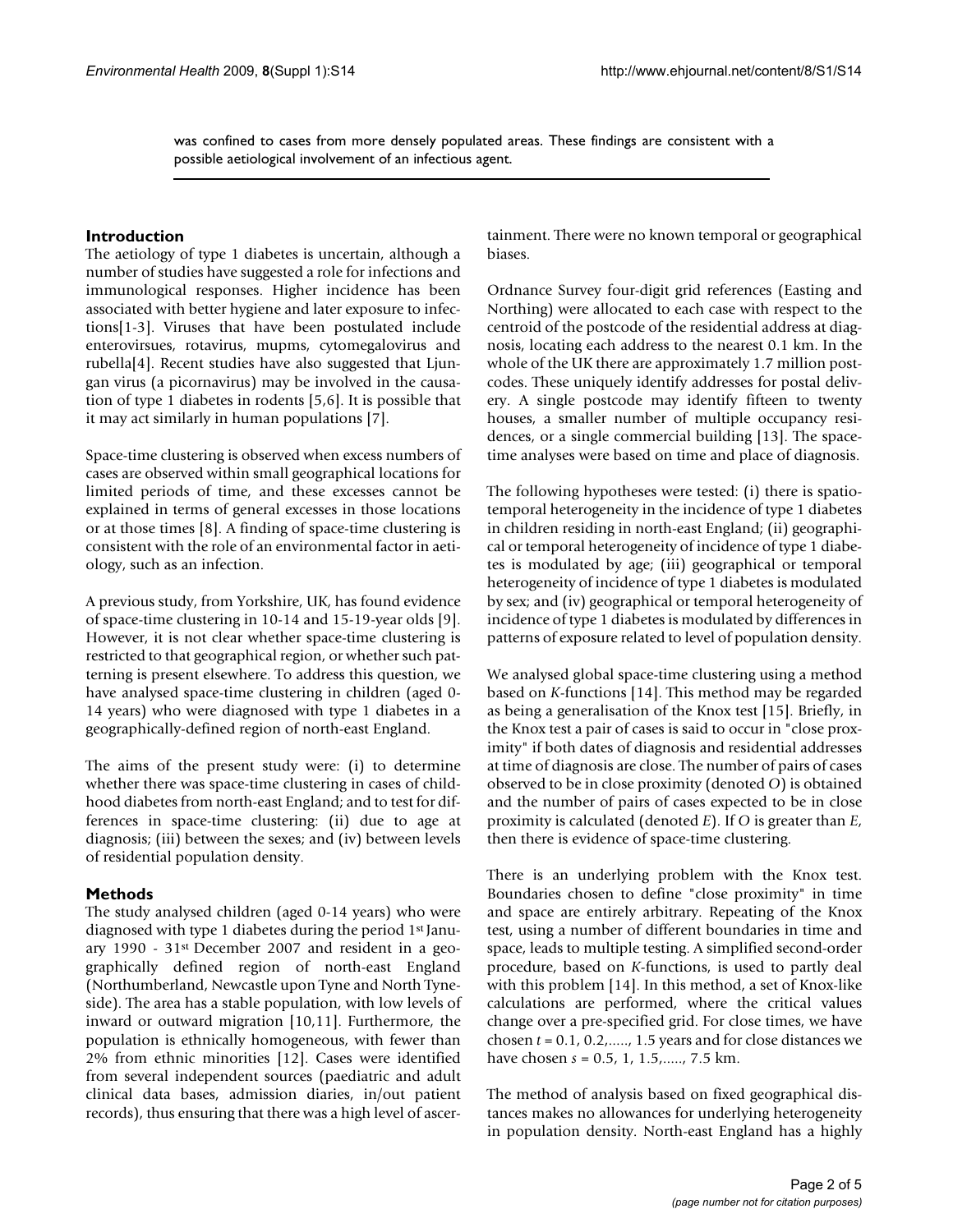variable population distribution, since it includes both urban and rural areas. Any specified distance between two cases may have different meanings in urban and rural areas. For example the size of school catchment areas will be different. Use of fixed geographical distance thresholds may lead to an underestimation of expected numbers in more densely populated areas, leading to a possible inflation of the clustering effect. Conversely, the use of fixed geographical thresholds may lead to an overestimation of expected numbers in less densely populated areas, leading to a possible deflation of the clustering effect.

To allow for variations in population density we repeated the analyses, replacing fixed geographical distances by variable nearest neighbour (NN) distances to the  $(N-7)$ <sup>th</sup>,.....,  $(N+7)$ <sup>th</sup> NN's, using the diagnosis locations of all the cases in the data set. *N* was chosen such that the mean distance was 5 km and was found to be *N* = 21. This method provided the primary result for each analysis and is similar to a method originally proposed by Jacquez [16].

We analysed the following sub-age-groups: 0-4 years, 5-9 years and 10-14 years. We analysed sex by considering: (i) clustering pairs that included at least one male case (i.e. "male: any" pairs) and (ii) clustering pairs that included at least one female case (i.e. "female: any" pairs).

Cases were assigned to a "more densely populated" group if the 21st NN was nearer than the median distance (2.5 km) of all the 21<sup>st</sup> NNs and to a "less densely populated" group otherwise. Analysis by the two levels of population density was carried out for clustering pairs that included at least one case from the "more densely populated" group (i.e. "more densely populated: any" pairs) and also for clustering pairs that included at least one case from the "less densely populated" group (i.e. "less densely populated: any" pairs). It should be noted that analyses of population density may be diluted because the areas (especially "less densely populated") are not contiguous.

The *K*-function analyses were performed using 999 simulations. Statistical significance was indicated if *P* < 0.05 and marginal significance if  $0.05 \le P < 0.10$ .

#### **Results**

We analysed 457 cases of type 1 diabetes, comprising 227 males, 230 females, 115 aged 0-4 years, 156 aged 5-9 years and 186 aged 10-14 years. Overall, there was marginally significant evidence of global space-time clustering (*P* = 0.240 using the fixed geographical distance version of the *K*-function method and  $P = 0.089$  using the variable NN threshold version of the *K*-function method) [Table 1].

There was no evidence of clustering in any sub-age-group (ages 0-4:  $P = 0.343$  and  $P = 0.541$  using the fixed geographical distance and variable NN threshold versions of the *K*-function method, respectively; ages 5-9: *P*= 0.112 and *P* = 0.187; ages 10-14: *P* = 0.318 and *P* = 0.478) [Table 1].

There was statistically significant space-time clustering amongst "female: any" case pairs (*P* = 0.182 and *P* = 0.017 using the fixed geographical distance and variable NN threshold versions of the *K*-function method, respectively). However, there was no evidence of clustering amongst "male: any" case pairs  $(P = 0.453$  and  $P = 0.190$ ) [Table 1].

Also, there was statistically significant space-time clustering amongst "more densely populated: any" case pairs only  $(P = 0.211$  and  $P = 0.044$  using the fixed geographical distance and variable NN threshold versions of the *K*function method, respectively). Clustering was not significant amongst "less densely populated: any" case pairs (*P* = 0.350 and *P* = 0.226) [Table 1].

| Table 1: Results of K-function analyses of space-time clustering for cases of type 1 diabetes diagnosed in north-east England during the |  |
|------------------------------------------------------------------------------------------------------------------------------------------|--|
| period 1990-2007 <sup>a,b</sup>                                                                                                          |  |

| Group                                    | Geographical distance <sup>c</sup> | <b>NN</b> threshold <sup>d</sup> |
|------------------------------------------|------------------------------------|----------------------------------|
| All case pairs                           | $P = 0.240$                        | $P = 0.089$                      |
| Case pairs aged 0-4 years only           | $P = 0.343$                        | $P = 0.541$                      |
| Case pairs aged 5-9 years only           | $P = 0.112$                        | $P = 0.187$                      |
| Case pairs aged 10-14 years only         | $P = 0.318$                        | $P = 0.478$                      |
| "Male: any" case pairs                   | $P = 0.453$                        | $P = 0.190$                      |
| "Female: any" case pairs                 | $P = 0.182$                        | $P = 0.017$                      |
| "More densely populated: any" case pairs | $P = 0.211$                        | $P = 0.044$                      |
| "Less densely populated: any" case pairs | $P = 0.350$                        | $P = 0.226$                      |

aCases are temporally close if dates of diagnosis differ by <*t* where *t* varies from 0.1 year to 1.5 years in steps of 0.1 year;

bP-value obtained by simulation (999 runs) with dates of diagnosis randomly re-allocated to the cases in the analysis;

cCases are spatially close if locations at diagnosis differ by <*s* where *s* varies from 0.5 km to 7.5 km in steps of 0.5 km;

dCases are spatially close if either is within the distance to the *N*th NN of the other where *N* varies from 14 to 28 in steps of 1.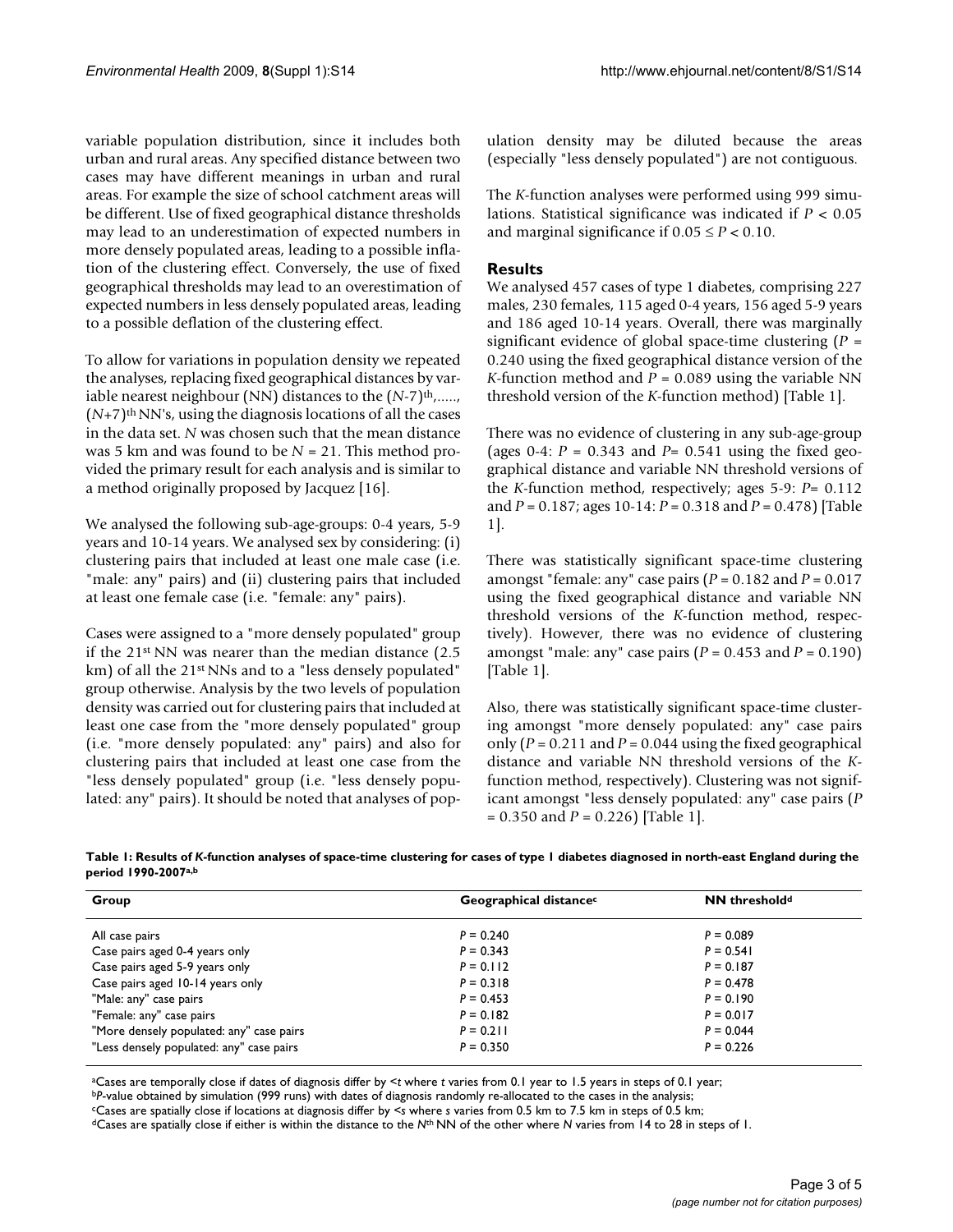### **Discussion**

Although the analyses have only found marginally significant evidence of global space-time clustering for cases of type 1 diabetes diagnosed in north-east England, there were two notable findings. First, there was evidence of clustering amongst females and secondly clustering was confined to cases from more densely populated areas. These findings suggest the possible aetiological involvement of an infectious agent. It should be noted that heterogeneity between- individuals in the latency from initial infection until onset of type 1 diabetes is likely to have diluted the overall clustering effect.

The results are consistent with findings of space-time clustering from Yorkshire. The analyses of type 1 diabetes from that area found space-time clustering in 10-19 year olds. The clustering amongst 10-14 year olds was also more marked in case pairs that included at least one female and in case pairs that included at least one from a more densely populated area [9].The findings of clustering amongst females is consistent with earlier onset of puberty and differential pubertal effects for males and females on the immune system [17], or differences in patterns of exposure between the sexes (possibly via social contact).

Our new analyses from north-east England confirm the possibility of an infectious aetiology. The findings also indicate possible sex-related differences in response to an infectious agent. Furthermore the putative agent may be more prevalent in more urban locations.

Further research will examine geographical heterogeneity of incidence of type 1 diabetes in north-east England and will seek to link any patterning with prevalence of putative aetiological agents (such as Ljungan virus). Additional funding is currently being sought.

#### **List of abbreviations used**

*O*: number of cases observed to be in close proximity; *E*: number of cases expected to be in close proximity; NN: nearest neighbour.

#### **Competing interests**

The authors declare that they have no competing interests.

#### **Authors' contributions**

RJQMcN analysed the data and wrote the first version of the manuscript. RP, SC and TDC were involved in the process of data collection. All authors contributed critically to the study design, data analysis and interpretation and approved the final version of the manuscript.

#### **Note**

The peer review of this article can be found in Additional file 1.

#### **Additional material**

#### **Additional file 1**

*Peer review.* Click here for file [\[http://www.biomedcentral.com/content/supplementary/1476-](http://www.biomedcentral.com/content/supplementary/1476-069X-8-S1-S14-S1.doc) 069X-8-S1-S14-S1.doc]

#### **Acknowledgements**

We thank the Joint Environment & Human Health Programme (NERC, EA, Defra, MOD, MRC, The Wellcome Trust, ESRC, BBSRC, EPSRC and HPA) for supporting this research. The sponsors had no involvement in any aspect of this study.

This article has been published as part of *Environmental Health* Volume 8 Supplement 1, 2009: Proceedings of the Joint Environment and Human Health Programme: Annual Science Day Conference and Workshop. The full contents of the supplement are available online at http://www.ehjour [nal.net/supplements/8/S1](http://www.ehjournal.net/supplements/8/S1).

#### **References**

- 1. Rewers M, Norris J, Dabelea D: **[Epidemiology of type 1 diabetes](http://www.ncbi.nlm.nih.gov/entrez/query.fcgi?cmd=Retrieve&db=PubMed&dopt=Abstract&list_uids=15622966) [mellitus.](http://www.ncbi.nlm.nih.gov/entrez/query.fcgi?cmd=Retrieve&db=PubMed&dopt=Abstract&list_uids=15622966)** *Adv Exp Med Biol* 2004, **552:**219-246.
- 2. EURODIAB Substudy 2 Study Group: **Infections and vaccinations as risk factors for childhood type 1 (insulin dependent) diabetes mellitus: a multi-centre case-control investigation.** *Diabetologia* 2000, **43:**47-53.
- 3. Kolb H, Elliott RB: **[Increasing incidence of IDDM a conse](http://www.ncbi.nlm.nih.gov/entrez/query.fcgi?cmd=Retrieve&db=PubMed&dopt=Abstract&list_uids=7958547)[quence of improved hygiene?](http://www.ncbi.nlm.nih.gov/entrez/query.fcgi?cmd=Retrieve&db=PubMed&dopt=Abstract&list_uids=7958547)** *Diabetologia* 1994, **37:**729.
- 4. Filippi CM, von Herrath MG: **[Viral trigger for type 1 diabetes.](http://www.ncbi.nlm.nih.gov/entrez/query.fcgi?cmd=Retrieve&db=PubMed&dopt=Abstract&list_uids=18971433)** *Diabetes* 2008, **57:**2863-2871.
- 5. Niklasson B, Hornfeldt B, Nyholm E, Niedrig M, Donoso-Mantke O, Gelderblom HR, Lernmark A: **[Type 1 diabetes in Swedish bank](http://www.ncbi.nlm.nih.gov/entrez/query.fcgi?cmd=Retrieve&db=PubMed&dopt=Abstract&list_uids=14679053) [voles \(Clethrionomys glareolus\): signs of disease in both col](http://www.ncbi.nlm.nih.gov/entrez/query.fcgi?cmd=Retrieve&db=PubMed&dopt=Abstract&list_uids=14679053)[onized and wild cyclic populations at peak density.](http://www.ncbi.nlm.nih.gov/entrez/query.fcgi?cmd=Retrieve&db=PubMed&dopt=Abstract&list_uids=14679053)** *Ann N Y Acad Sci* 2003, **1005:**170-175.
- 6. Niklasson B, Nyholm E, Feinstein RE, Samsioe A, Hornfeldt B: **[Diabe](http://www.ncbi.nlm.nih.gov/entrez/query.fcgi?cmd=Retrieve&db=PubMed&dopt=Abstract&list_uids=16868760)[tes and myocardis in voles and lemmings at cyclic peak den](http://www.ncbi.nlm.nih.gov/entrez/query.fcgi?cmd=Retrieve&db=PubMed&dopt=Abstract&list_uids=16868760)[sities--induced by Ljungan virus?](http://www.ncbi.nlm.nih.gov/entrez/query.fcgi?cmd=Retrieve&db=PubMed&dopt=Abstract&list_uids=16868760)** *Oecologia* 2006, **150:**1-7.
- 7. Niklasson B, Hornfeldt B, Lundman B: **[Could myocardis, insulin](http://www.ncbi.nlm.nih.gov/entrez/query.fcgi?cmd=Retrieve&db=PubMed&dopt=Abstract&list_uids=9621189)[dependent diabetes mellitus, and Guillain-Barre syndrome](http://www.ncbi.nlm.nih.gov/entrez/query.fcgi?cmd=Retrieve&db=PubMed&dopt=Abstract&list_uids=9621189) be caused by one or more infectious agents carried by [rodents?](http://www.ncbi.nlm.nih.gov/entrez/query.fcgi?cmd=Retrieve&db=PubMed&dopt=Abstract&list_uids=9621189)** *Emerg Infect Dis* 1998, **4:**187-193.
- 8. McNally RJ, Eden TO: **[An infectious aetiology for childhood](http://www.ncbi.nlm.nih.gov/entrez/query.fcgi?cmd=Retrieve&db=PubMed&dopt=Abstract&list_uids=15491284) [acute leukaemia: a review of the evidence.](http://www.ncbi.nlm.nih.gov/entrez/query.fcgi?cmd=Retrieve&db=PubMed&dopt=Abstract&list_uids=15491284)** *Br J Haematol* 2004, **127:**243-263.
- 9. McNally RJ, Feltbower RG, Parker L, Bodansky HJ, Campbell F, McKinney PA: **[Space-time clustering analyses of type 1 diabe](http://www.ncbi.nlm.nih.gov/entrez/query.fcgi?cmd=Retrieve&db=PubMed&dopt=Abstract&list_uids=16557371)[tes among 0- to 29-year-olds in Yorkshire, UK.](http://www.ncbi.nlm.nih.gov/entrez/query.fcgi?cmd=Retrieve&db=PubMed&dopt=Abstract&list_uids=16557371)** *Diabetologia* 2006, **49:**900-904.
- 10. Pless-Mulloli T, Howel D, King A, Stone I, Merefield J, Bessell J, Darnell R: **[Living near opencast coal mining sites and children's](http://www.ncbi.nlm.nih.gov/entrez/query.fcgi?cmd=Retrieve&db=PubMed&dopt=Abstract&list_uids=10810095) [respiratory health.](http://www.ncbi.nlm.nih.gov/entrez/query.fcgi?cmd=Retrieve&db=PubMed&dopt=Abstract&list_uids=10810095)** *Occup Environ Med* 2000, **57:**145-151.
- 11. Pless-Mulloli T, Howel D, Prince H: **[Prevalence of asthma and](http://www.ncbi.nlm.nih.gov/entrez/query.fcgi?cmd=Retrieve&db=PubMed&dopt=Abstract&list_uids=11416083) [other respiratory symptoms in children living near and away](http://www.ncbi.nlm.nih.gov/entrez/query.fcgi?cmd=Retrieve&db=PubMed&dopt=Abstract&list_uids=11416083) [from opencast mining sites.](http://www.ncbi.nlm.nih.gov/entrez/query.fcgi?cmd=Retrieve&db=PubMed&dopt=Abstract&list_uids=11416083)** *Int J Epidemiol* 2001, **30:**556-563.
- 12. Kyambi S: *Beyond black and white: Mapping new immigrant communities London: Institute for Public Policy Research*; 2005.
- 13. Bailey TC, Gatrell AC: *Interactive Spatial Data Analysis Harlow: Longman*; 1995.